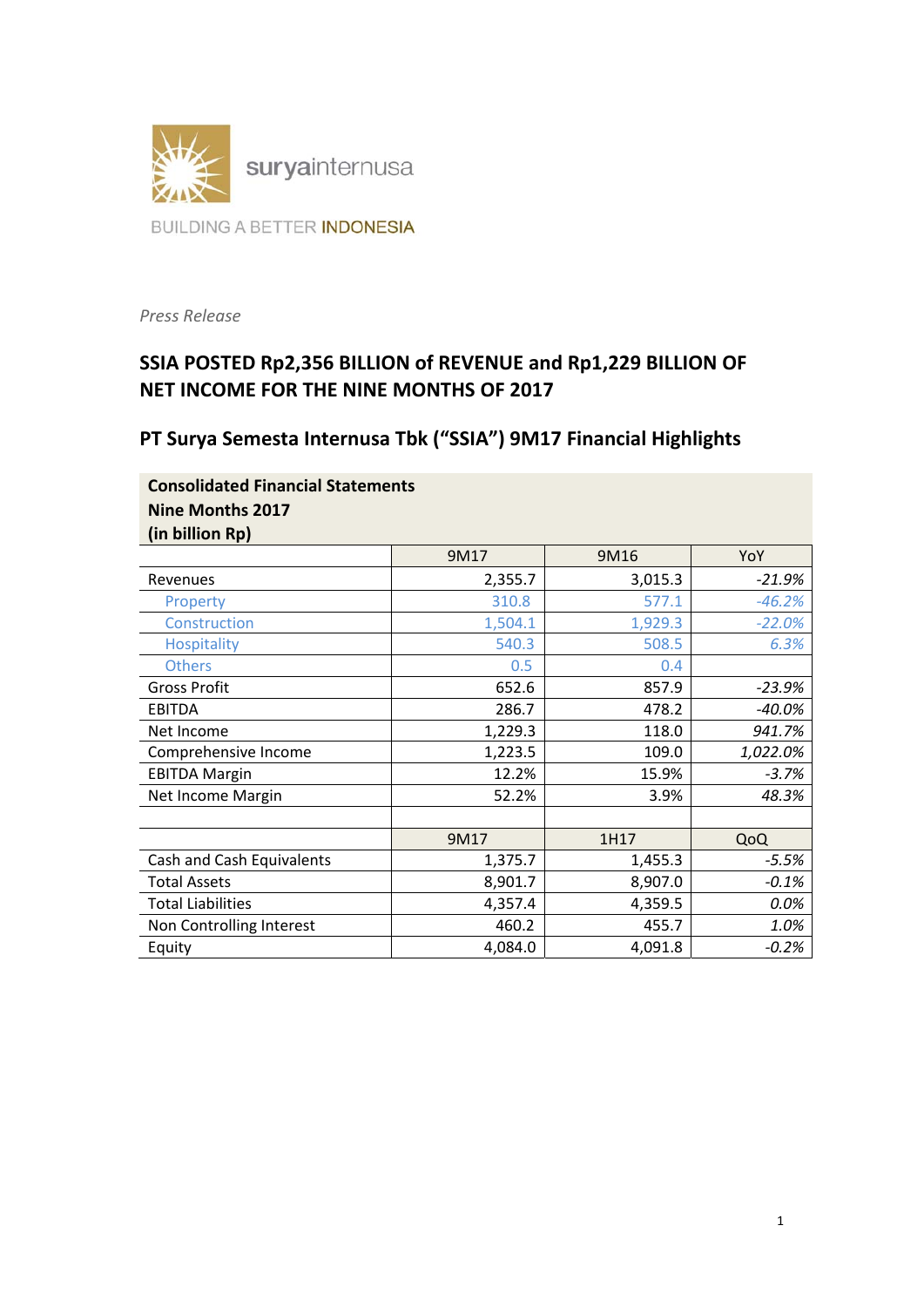| <b>Business Segment Analysis</b> |  |
|----------------------------------|--|
|                                  |  |

| 9M17                       | <b>Business Segments</b> |              |             |         |
|----------------------------|--------------------------|--------------|-------------|---------|
| in billion Rp              | Property                 | Construction | Hospitality | Total   |
|                            |                          |              |             |         |
| Revenues                   | 310.8                    | 1,504.1      | 540.3       | 2,355.7 |
| Segment percentage         | 13%                      | 64%          | 23%         | 100%    |
| <b>Gross Profit</b>        | 153.6                    | 150.0        | 348.5       | 652.6   |
| Segment percentage         | 24%                      | 23%          | 53%         | 100%    |
| <b>EBITDA</b>              | 111.5                    | $96.5*$      | 128.2       | 286.7   |
| Segment percentage         | 39%                      | 34%          | 45%         | 100%    |
| <b>Gross Profit Margin</b> | 49.4%                    | 10.0%        | 64.5%       | 27.7%   |
| <b>EBITDA Margin</b>       | 35.9%                    | 6.4%         | 23.7%       | 12.2%   |

*\*Includes income from JO Rp0.260 billion* 

| 9M16                       | <b>Business Segments</b> |              |             |         |
|----------------------------|--------------------------|--------------|-------------|---------|
| in billion Rp              | Property                 | Construction | Hospitality | Total   |
|                            |                          |              |             |         |
| Revenues                   | 577.1                    | 1,929.3      | 508.5       | 3,015.3 |
| Segment percentage         | 19%                      | 64%          | 17%         | 100%    |
| <b>Gross Profit</b>        | 344.6                    | 188.4        | 324.5       | 857.9   |
| Segment percentage         | 40%                      | 17%          | 38%         | 100%    |
| <b>EBITDA</b>              | 306.4                    | 139.7*       | 111.7       | 478.2   |
| Segment percentage         | 64%                      | 29%          | 23%         | 100%    |
| <b>Gross Profit Margin</b> | 59.7%                    | 9.8%         | 63.8%       | 28.5%   |
| <b>EBITDA Margin</b>       | 53.1%                    | 7.2%         | 22.0%       | 15.9%   |

*\*Includes income from JO Rp6.7 billion* 

- SSIA for the nine months of 2017 posted a consolidated revenue of Rp2,355.7 billion. The revenue decreased by about 21.9% from Rp3,015.3 billion in 9M16. This decline was mainly due to the lower revenue in SSIA's property and construction business unit by about 46.2% and 22.0% respectively.
- Meanwhile SSIA gross margin declined to 27.7% in 9M17, 0.7% lower compared to 9M16 gross margin at about 28.5%.
- The Company 9M17 EBITDA stood at Rp286.7 billion, 40.0% lower from 9M16 EBITDA at Rp478.2 billion.
- SSIA's consolidated net income in 9M17 reached Rp1,229.3 billion, 941.7% higher compared to Rp118.0 billion booked in 9M16. The increase was mainly due to other income from gain on sale of long term investment (Cikopo Palimanan Toll Road 20.5% stakes) at Rp1,639.5 billion.
- The Company will pay off Surya Semesta Internusa I Bonds Series B amounting to Rp550 billion which will mature on 6 November 2017.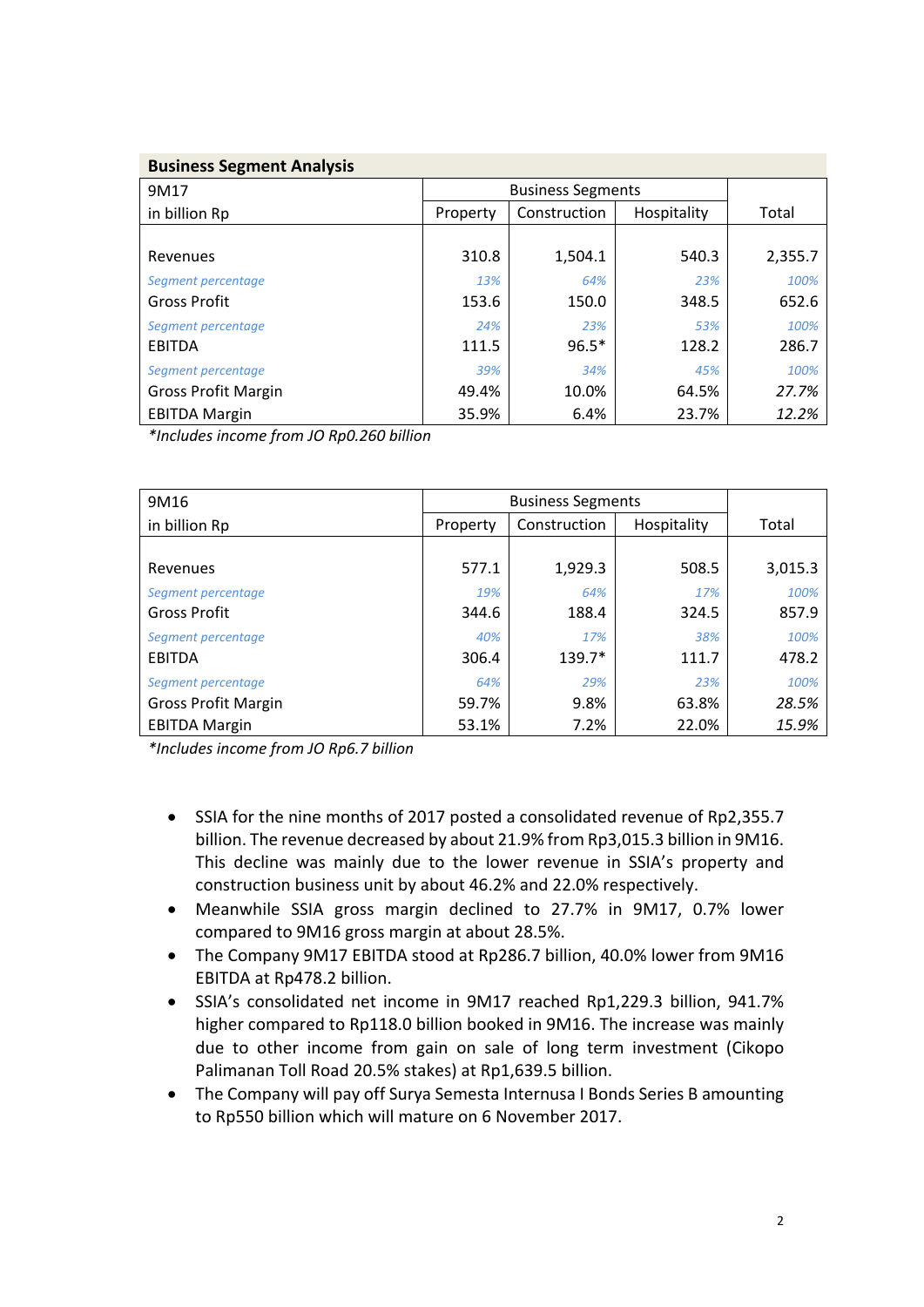#### **Property**

- SSIA's property unit which consists of industrial estate revenue, maintenance fees, commercials, has booked a revenue of Rp310.8 billion in 9M17 or 46.2% YoY decreased from Rp577.1 billion in 9M16.
- The industrial estate unit, which is the Company main business, posted an accounting sales of 9.0 hectares industrial land in 9M17 or a total of Rp138.8 billion compared to the industrial land sales in 9M16 which stood at Rp413.1 billion. The Company managed to book marketing sales of 2.1 hectares at the average selling price of US\$147.1 per m2 in 9M17.
- Meanwhile, notes on the land bank progress in Subang, West Java, as of 30 September 2017, SSIA has managed to free up and acquired about 723 hectares.
- Suryacipta Technopark (PT SLP SURYA TICON INTERNUSA or "SLP"), 9M17 first phase (35,000 sqm) occupancy rate was at 100% with an Average Rental Rate (ARR) of Rp60,000 per m2 per month. By 30 September 2017, SLP's second phase (27,648 sqm) occupancy rate was at 100% with ARR of Rp60,000 per m2 per month. Meanwhile, SLP has been expanding to Makassar and Banjarmasin with 20,000 sqm land in each location.

### **Construction**

- PT Nusa Raya Cipta Tbk ("NRCA"), SSIA's construction unit, for the nine months of 2017 recorded a revenue of Rp 1,505,4 billion (includes projects within SSIA group). Its revenue compared to the same period in 9M16 decreased by 22.5% from Rp1,942.8 billion. It also managed to book Rp 112.9 billion of net profit from January – September 2017. NRCA booked its gain on sale of long term investment (Cikopo Palimanan Toll Road 2.2% stakes) in 2Q17 at Rp97.3 billion.
- NRCA, for the nine months of 2017 period managed to book new contracts of Rp2,127.0 billion, a 7.6% higher than new contracts achieved in 9M16 of Rp1,976.0 billion or 64.5% of NRCA FY17 new contracts target of Rp3.3 trillion. Main projects obtained in 2017 were Synthesis Residence, Alexandria Tower – Bintaro, RS Mayapada Bandung, Resort Dragon Labuan Bajo, Pabrik Gula Mesuji, Yogya Sumber Sari Juction – Bandung, Mason Pine Hotel – Padalarang, Capital Square ‐ Surabaya, Apsara Tower – The Kahyangan Solo Baru, Hotel dan Showroom Srikandi – Surabaya, Hotel Solis Ubud ‐ Bali, and Cerestar ‐ Medan.

### **Hospitality**

- SSIA's hospitality business unit booked a revenue of Rp540.3 billion in 9M17 compared to Rp508.5 billion in 9M16. About 67.0% of total hospitality revenue generated by Gran Melia Jakarta ("GMJ") and Melia Bali hotel ("MBH"). While the remaining were contributed from Banyan Tree Ungasan Resort ("BTUR") and BATIQA Hotels.
- The GMJ occupancy rate for 9M17 was at 43.2% from 46.4% in 9M16. While the average room rate (ARR) for the nine months period of 2017 was around US\$103.5 from US\$108.8 in 9M16. Meanwhile MBH occupancy rate in 9M17